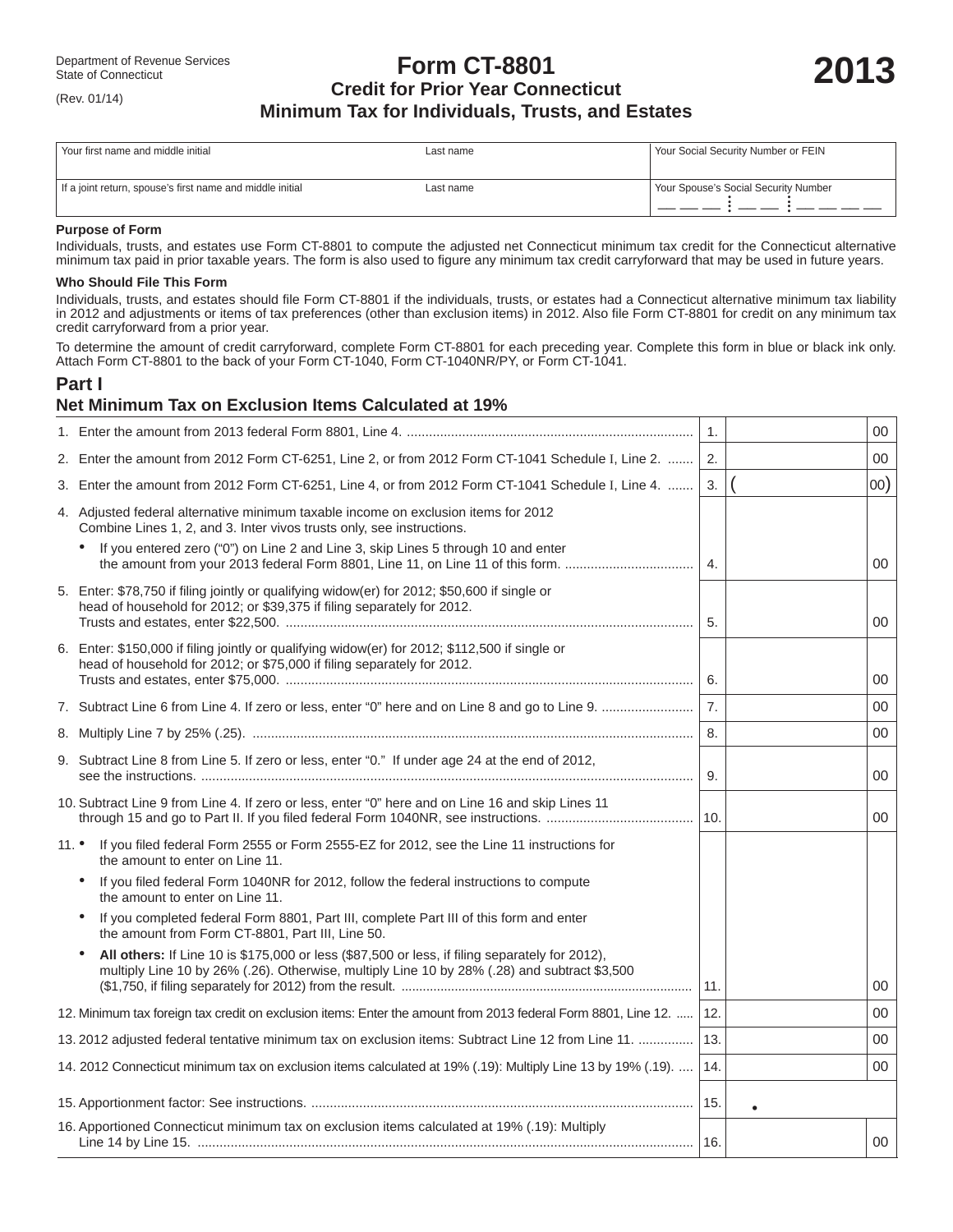## **Part II Minimum Tax Credit and Carryforward to 2014**

| 17. Enter the amount from 2012 Form CT-6251, Line 20, or 2012 Form CT-1041 Schedule I, Line 20.                | 17.  | 00 |
|----------------------------------------------------------------------------------------------------------------|------|----|
|                                                                                                                | 18.  | 00 |
|                                                                                                                | 19.  | 00 |
|                                                                                                                | 20   | 00 |
|                                                                                                                | 21.  | 00 |
|                                                                                                                | 22.  | 00 |
|                                                                                                                | -23. |    |
|                                                                                                                | 24.  | 00 |
| 25. 2012 minimum tax credit carryforward: Enter the amount from 2012 Schedule CT-IT Credit, Line 10, Column E. | 25.  | 00 |
|                                                                                                                | 26.  | 00 |
|                                                                                                                | 27.  | 00 |
|                                                                                                                | -28. | 00 |
|                                                                                                                | 29.  | 00 |
|                                                                                                                | 30.  | 00 |
|                                                                                                                | 31.  | 00 |

# **Worksheet A** (for completing Part II, Line 21)

| 1. Enter the amount from 2012 Form CT-6251, Line 15, or 2012 Form CT-1041 Schedule I, Line 15.   1.          |      | 00 |
|--------------------------------------------------------------------------------------------------------------|------|----|
| 2. Enter the apportionment factor from 2012 Form CT-6251, Line 18, or 2012 Form CT-1041 Schedule I, Line 18. | 2.   |    |
|                                                                                                              |      | 00 |
| 4. Enter the amount from 2012 Form CT-6251, Line 20.                                                         |      | 00 |
|                                                                                                              |      | 00 |
| 6. Enter the amount from 2012 Form CT-6251, Line 22, or 2012 Form CT-1041 Schedule I, Line 22.               | - 6. | 00 |
|                                                                                                              |      | 00 |

# **Worksheet B** (for completing Part II, Line 23)

| 1. Enter the amount from 2012 Form CT-6251, Line 16.<br><b>Trusts and estates:</b> Enter the amount from<br>2012 Form CT-1041 Schedule I, Line 16. |                  | ΩO |    |    |    |  |  |
|----------------------------------------------------------------------------------------------------------------------------------------------------|------------------|----|----|----|----|--|--|
| 2. Enter the amount from 2012 Form CT-6251, Line 18.<br><b>Trusts and estates:</b> Enter the amount from<br>2012 Form CT-1041 Schedule I, Line 18. | 2.               |    |    |    |    |  |  |
|                                                                                                                                                    |                  |    | 3. | 00 |    |  |  |
| 4. Enter the amount from 2012 Form CT-6251, Line 20.<br><b>Trusts and estates:</b> Enter the amount from<br>2012 Form CT-1041 Schedule I, Line 20. | $\overline{4}$ . | 00 |    |    |    |  |  |
|                                                                                                                                                    |                  |    | 5. | 00 |    |  |  |
| 6. Enter the amount from 2012 Form CT-6251, Line 15.<br><b>Trusts and estates:</b> Enter the amount from<br>2012 Form CT-1041 Schedule I, Line 15. | 6.               | 00 |    |    |    |  |  |
|                                                                                                                                                    |                  |    |    | 00 |    |  |  |
|                                                                                                                                                    |                  |    | 8. | 00 |    |  |  |
| 9. Divide Line 5 by Line 8. Round to 4 decimal places. If the result is one or greater than one, enter 1.0000.                                     |                  |    |    |    | 9. |  |  |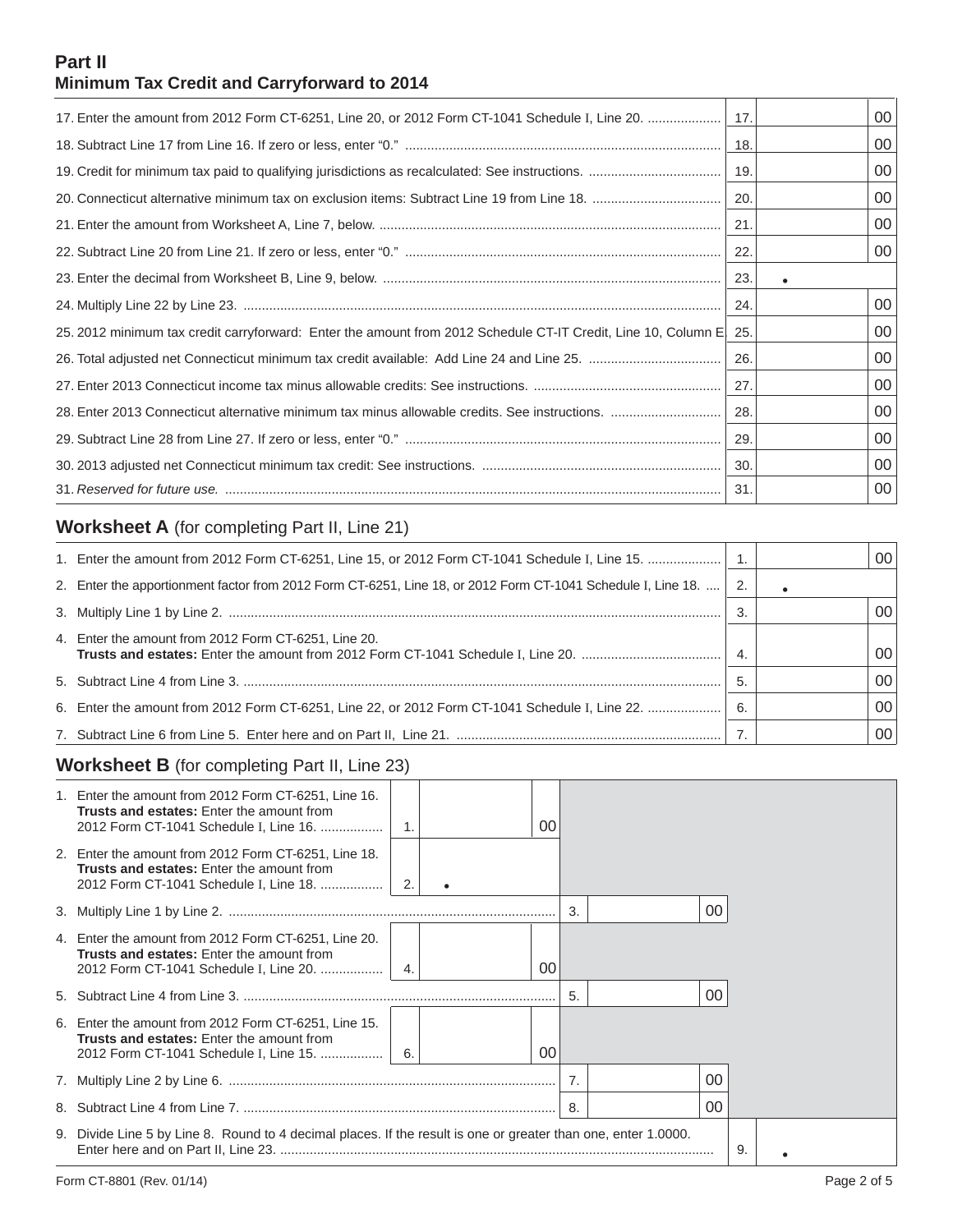## **Part III Tax Computation Using Maximum Capital Gains Rates**

| 32. Enter the amount from Part I, Line 10. If you filed federal Form 2555 or federal Form 2555-EZ for 2012,<br>enter the amount from Line 3 of the Connecticut Foreign Earned Income Tax Worksheet on Page 5.                                                                                                                                            |     |        | 32. | 00 |
|----------------------------------------------------------------------------------------------------------------------------------------------------------------------------------------------------------------------------------------------------------------------------------------------------------------------------------------------------------|-----|--------|-----|----|
|                                                                                                                                                                                                                                                                                                                                                          | 33. | 00     |     |    |
|                                                                                                                                                                                                                                                                                                                                                          |     | 00     |     |    |
|                                                                                                                                                                                                                                                                                                                                                          |     | 00     |     |    |
|                                                                                                                                                                                                                                                                                                                                                          |     |        | 36. | 00 |
|                                                                                                                                                                                                                                                                                                                                                          |     |        | 37. | 00 |
| 38. If Line 37 is \$175,000 or less (\$87,500 or less, if filing separately for 2012), multiply<br>Line 37 by 26% (.26). Otherwise, multiply Line 37 by 28% (.28) and subtract \$3,500<br>(\$1,750, if filing separately for 2012) from the result. If you filed federal Form 1040NR,                                                                    |     |        | 38. | 00 |
| 39. Enter: \$70,700 if filing jointly or qualifying widow(er) for 2012;<br>\$35,350 if single or filing separately for 2012;<br>\$47,350 if head of household for 2012; or<br>\$2,400 for a trust or estate.                                                                                                                                             |     |        |     |    |
| If you filed federal Form 1040NR for 2012, follow the federal instructions                                                                                                                                                                                                                                                                               | 39. | 00     |     |    |
|                                                                                                                                                                                                                                                                                                                                                          | 40. | 00     |     |    |
|                                                                                                                                                                                                                                                                                                                                                          | 41. | 00     |     |    |
|                                                                                                                                                                                                                                                                                                                                                          | 42. | 00     |     |    |
|                                                                                                                                                                                                                                                                                                                                                          |     | 00     |     |    |
|                                                                                                                                                                                                                                                                                                                                                          |     | $00\,$ |     |    |
|                                                                                                                                                                                                                                                                                                                                                          |     |        | 45. | 00 |
| If Line 34 is "0" or blank, skip Lines 46 and 47 and go to Line 48. Otherwise, go to Line 46.                                                                                                                                                                                                                                                            |     |        |     |    |
|                                                                                                                                                                                                                                                                                                                                                          |     | $00\,$ |     |    |
|                                                                                                                                                                                                                                                                                                                                                          |     |        | 47. | 00 |
|                                                                                                                                                                                                                                                                                                                                                          |     |        | 48. | 00 |
| 49. If Line 32 is \$175,000 or less (\$87,500 or less, if filing separately for 2012), multiply Line 32 by 26% (.26).<br>Otherwise, multiply Line 32 by 28% (.28) and subtract \$3,500 (\$1,750, if filing separately for 2012) from<br>the result. If you filed federal Form 1040NR for 2012, follow the federal instructions to calculate this amount. |     |        | 49. | 00 |
| 50. Enter the smaller of Line 48 or Line 49 here and on Part I, Line 11. If you filed federal Form 2555 or Form 2555-EZ<br>for 2012, do not enter this amount on Line 11. Instead, enter this amount on Line 4 of the Connecticut Foreign                                                                                                                |     |        | 50. | 00 |
| Worksheet C - (for full-year resident or part-year resident inter-vivos trusts with one or more nonresident                                                                                                                                                                                                                                              |     |        |     |    |

noncontingent beneficiaries only)

|    |                                                                                       |    | 00 |    |    |
|----|---------------------------------------------------------------------------------------|----|----|----|----|
| 2. | Enter the amount of Connecticut-sourced income included on Line 1 above.              | ◠  | 00 |    |    |
|    | 3. Subtract Line 2 from Line 1. Part-year resident trusts only, see instructions.  3. |    | 00 |    |    |
|    |                                                                                       | 4. |    |    |    |
|    |                                                                                       | 5. | 00 |    |    |
|    |                                                                                       |    |    | 6. | 00 |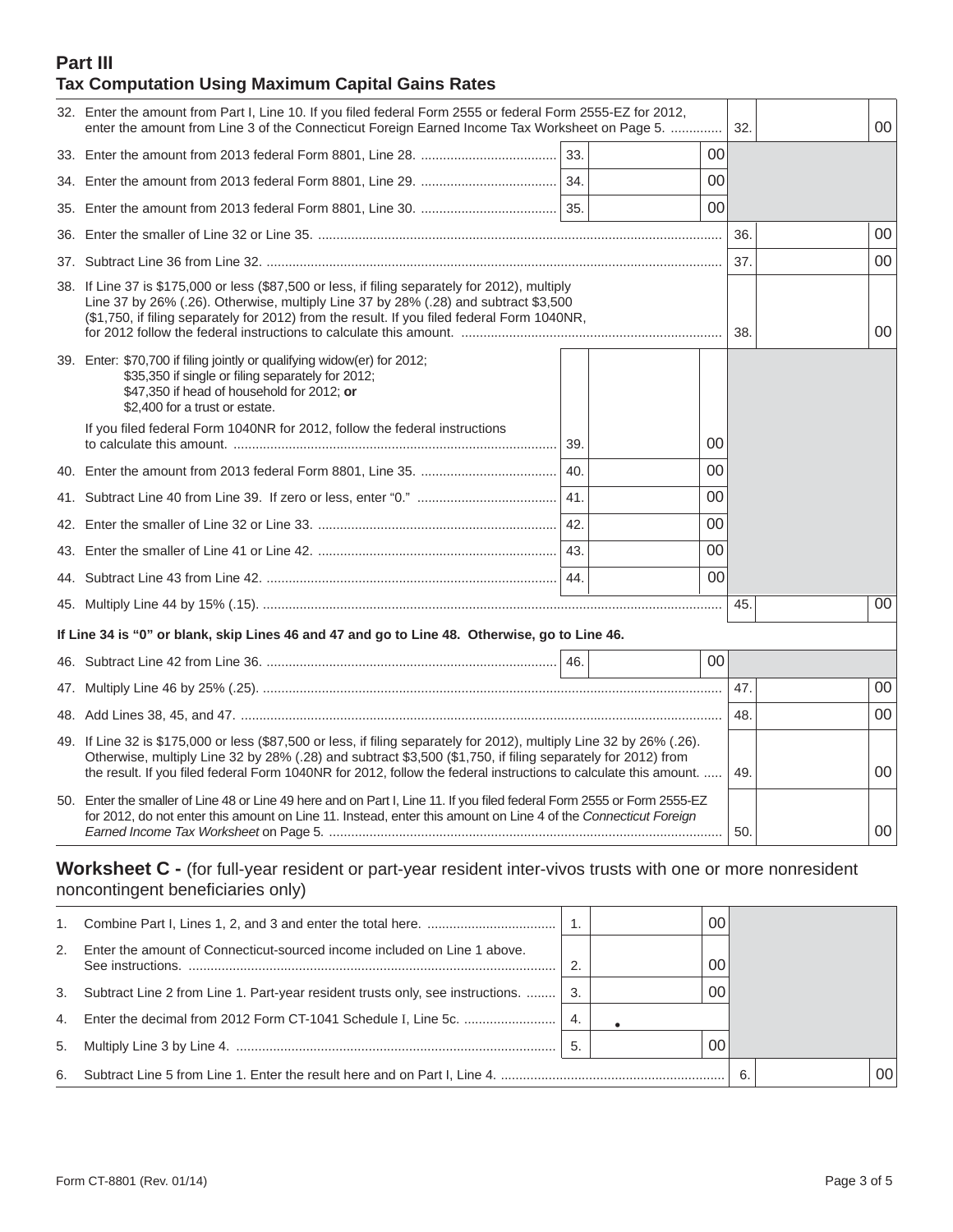## **Form CT-8801 Instructions**

## **General Information**

### **How the Credit for Prior Year Minimum Tax Is Calculated**

Your credit for 2013 is calculated by subtracting the part of your 2012 Connecticut alternative minimum tax attributable to adjustments and items of tax preferences (such as exclusion items) specified in IRC §53(d) from your net Connecticut alternative minimum tax paid in 2012 and adding the result to the amount of credit carried forward from the prior year.

*Exclusion items* are your federal alternative minimum tax adjustments and preferences for the standard deduction, itemized deductions (including any investment interest expense reported on federal Schedule E), the deduction for charitable contributions of appreciated property, certain tax-exempt interest, and depletion.

For more information, see the instructions for federal Form 8801, Credit for Prior Year Minimum Tax - Individuals, Estates, and Trusts.

## **How the Credit May Be Used**

You may be able to reduce your regular Connecticut income tax liability by the amount of your credit. Your credit for 2013 is limited to the amount that your regular Connecticut income tax for 2013, less the credit allowed for income tax paid to a qualifying jurisdiction(s) and allowable income tax credits from **Schedule CT-IT Credit**, *Income Tax Credit Summary*, exceeds your Connecticut alternative minimum tax for 2013, less the credit allowed for alternative minimum tax paid to a qualifying jurisdiction(s).

## **The Unused Portion of the Credit**

Any unused portion of the credit may be carried forward to reduce your regular Connecticut income tax in future years. You may carry the credit forward until it is completely used. If you are entitled to any additional credit in a subsequent year, you may add that credit to any balance being carried forward.

## **General Instructions**

Complete your 2013 federal Form 8801 before you complete Form CT-8801.

If you were liable for Connecticut alternative minimum tax in 2012, you must complete all applicable parts of this form including Worksheets A, B, and C.

If you were **not** liable for Connecticut alternative minimum tax in 2012, but you are claiming a credit carryforward, skip Lines 1 through 25. Enter on Line 26 the amount from your 2012 Schedule CT-IT Credit, Line 10, Column E.

#### **Individuals**

Enter in the space provided at the top of the form your name and Social Security Number (SSN) as it appears on your Connecticut income tax return. If you filed a joint return, also enter your spouse's name and SSN.

#### **Trusts and Estates**

Enter in the space provided at the top of the form the name of the trust or estate and the name of the fiduciary as it appears on **Form CT-1041**, *Connecticut Income Tax Return for Trusts and Estates.* Also, enter the Federal Employer Identification Number (FEIN) of the trust or estate.

## **Line Instructions**

## **Part I**

#### **Line 4**

Only full-year resident or part-year resident inter-vivos trusts with one or more nonresident noncontingent beneficiaries must complete Worksheet C. All other trusts, complete Line 4 and skip Worksheet C.

#### **Line 9**

If under age 24 at the end of 2012, follow the instructions for Line 9 of the 2013 federal Form 8801 to determine the amount to enter on this line.

## **Line 10**

If you filed federal Form 1040NR for 2012 and had a net gain on the disposition of U.S. real property interests, Line 10 cannot be less than the smaller of that net gain or Line 4.

## **Line 11**

If you claimed the foreign earned income exclusion, housing exclusion, or housing deduction on federal Form 2555 or Form 2555-EZ for 2012, you must use the *Connecticut Foreign Earned Income Tax Worksheet – Line 11* (below) to compute the amount to enter on Line 11.

|    | <b>Connecticut Foreign Earned Income Tax Worksheet - Line 11</b>                                                                                                                                                                                                               |  |
|----|--------------------------------------------------------------------------------------------------------------------------------------------------------------------------------------------------------------------------------------------------------------------------------|--|
|    |                                                                                                                                                                                                                                                                                |  |
|    | 2. Enter the amount from your (and your spouse's if filing jointly)                                                                                                                                                                                                            |  |
|    |                                                                                                                                                                                                                                                                                |  |
| 4. | Tax amount on Line 3:                                                                                                                                                                                                                                                          |  |
|    | • If for 2013 you completed federal Form 8801, Part III, you must complete Part III of Form CT-8801.<br>Enter the amount from Line 3 of this worksheet on Form CT-8801, Line 32. Then complete the rest<br>of Part III of Form CT-8801 and enter the amount from Line 50 here. |  |
|    | • All others: If Line 3 is \$175,000 or less (\$87,500 or less if filing separately for 2012), multiply Line 3<br>by 26% (.26). Otherwise multiply Line 3 by 28% (.28) and subtract \$3,500 (\$1,750, if filing separately                                                     |  |
|    | 5. Tax on amount on Line 2: If Line 2 is \$175,000 or less (\$87,500 or less if filing separately for 2012).<br>multiply Line 2 by 26% (.26). Otherwise multiply Line 2 by 28% (.28) and subtract \$3,500 (\$1,750, if filing                                                  |  |
|    |                                                                                                                                                                                                                                                                                |  |